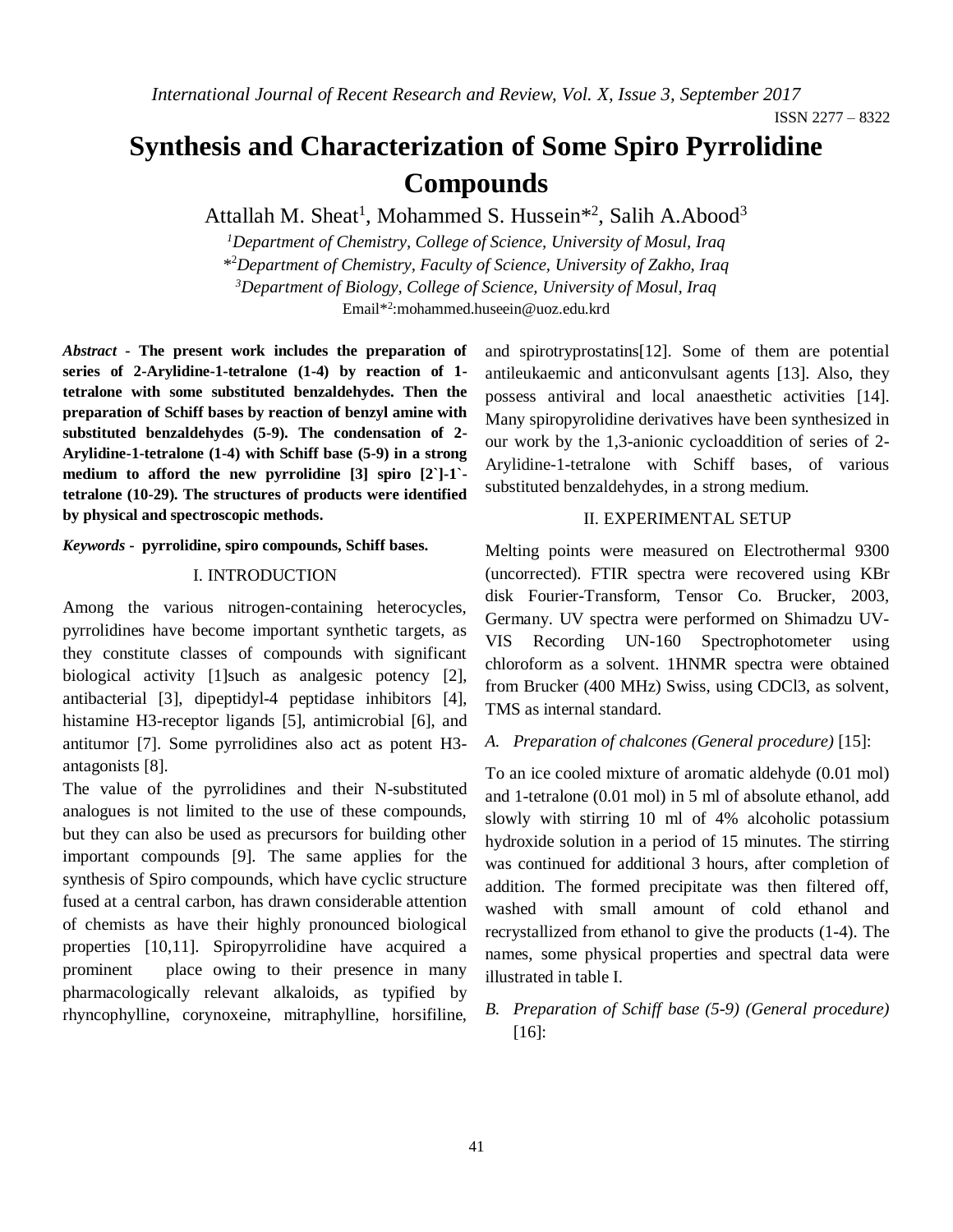In a beaker 100ml, a (0.01 mol) of benzylamine, (0.01 mol) of aromatic aldehyde and (10 ml) of n-butanol were heated at  $(100^{\circ}C)$  for  $(10 \text{ min})$ , cooled, the liquid products were purified by distillation. The names, some physical properties and spectral data were illustrated in table II.

*C. Preparation of pyrrolidine (10-29) (General procedure)* [17]:

In a 50 ml round-bottomed flask dissolve (0.001mol) of chalcone in 10ml) DMSO and (0.001 mol) of Schiff base was added, the mixture was magnetically stirred at room temperature for (10 min), then add (3) ml of (50%) sodium hydroxide solution dropwise. The stirring was continued for (3-4) hr at room temperature. Ice water was then added to the reaction mixture, the separated precipitates were washed with water until the filtrate became clear and neutral. The solid product was then dried and recrystallized from ethanol to give the products (10-29). The names, some physical properties and spectral data were illustrated in tables III & IV.

# III.RESULTS AND DISSCUSION

Schiff bases [N-Arylidine benzylamine (5-9)] were added to [2-Arylidine-1-tetralone (1-4)] via 1,3-anonionic cycloaddition under strong basic conditions to afford the corresponding substituted spiro pyrrolidines [pyrrolidines [3] spiro[2`]-1`-tetralone (10-29)]. The product 10 is selected as a representative model in discussing the spectral data.



2,4,5-Triphenyl pyrrolidine [3] spiro[2`]-1`-tetralone (10)

The FT-IR spectrum [18], (Table 3), manifests a strong absorption band at (1670cm-1) corresponds to stretching vibration of carbonyl group compared with corresponding 2-benzylidine-1-tetralone (1) (1661cm-1) (Table I). This difference may be attributed to the absence of the conjugation. Another absorption band appeared at (1492cm-1) related to the bending vibration of N-H. the broad absorption band at (3446cm-1) is due to stretching vibration of N-H.

The U.V. spectrum [19,20], Table (3), shows a maximum absorption at wavelength= (258nm) which indicated a blue shift with respect to wave length of 2 benzylidine-1-tetralone (1) at (304nm).

The  ${}^{1}$ H-NMR spectrum [21] shows a broad singlet signal resonates at  $\delta$  (2.2) ppm (1H) related to N-H. A singlet signal at  $\delta$  (5.8) ppm (1H) related to the methine proton at C-2. A doublet signal at  $\delta$  (4.7) ppm (1H) attributed to the methine proton at C-4, another doublet signal is also shows at  $\delta$  (5.1) ppm (1H) corresponds to the methine proton at C-5.

One triplet signal is resonating at  $\delta$  (1.9) ppm (2H) attributed to methylene protons at C-3`, another triplet signal at  $\delta$  (2.6) ppm (2H) attributed to methylene proton at C-4`. The aromatic protons are resonating as multiplet signal at  $\delta$  (7-7.9) ppm (19H).

The suggested mechanism for the 1,3-anionic cycloaddition of N-benzylidine benzyl amine (5) to 2 benzylidine-1-tetralone (1) (as shown is scheme A) is initiated by the abstraction of the more acidic proton (benzylic) rather than the olefinic proton. Delocalization of the negative charge of An1 and An2 affording the resonance hybrid An3 (Scheme A) which in turn may attack the C=C of 2-benzylidine-1-tetralone via 1,3 anionic cycloaddition, which is analogous to the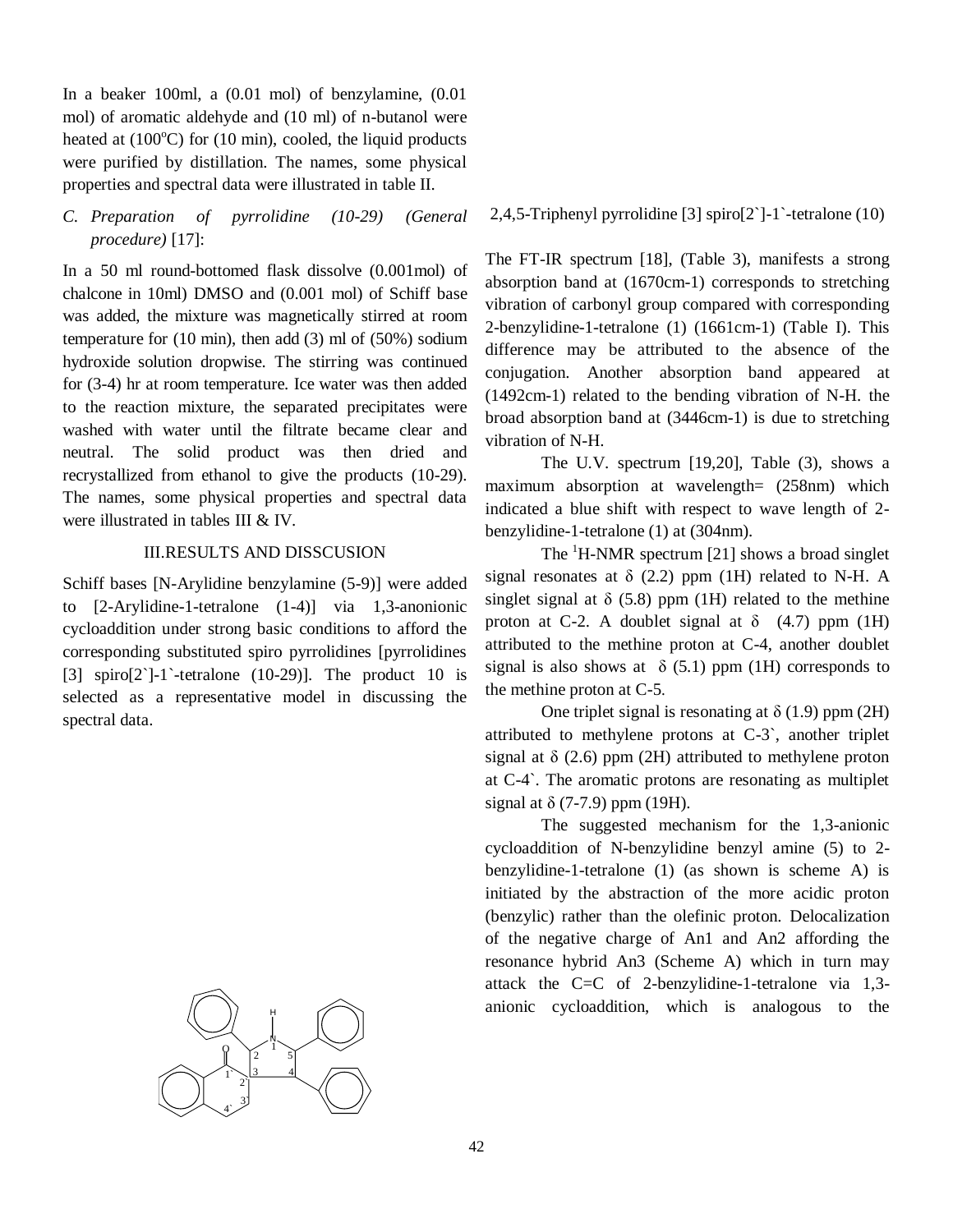synchronous cyclo addition of 2-azaalyllitium to stiblene[22] to afford final product (10).



2,4,5-Triphenyl pyrrolidine[3]spiro[2`]-1`-tetralone Scheme (A)

#### IV. REFERENCES

- [1] Alcaide, B.; Almendros, P.; Alonso, J.M.; Aly, M.F. (2001). Rapid and Stereocontrolled Synthesis of Racemic and Optically Highly Functionalized Pyrrolidine Systems via Rearrangement of 1,3-Dipolar Cycloadducts Derived from 2-Azetidinone-Tethered Azomethine Ylides. J. Org. Chem., 66, 1351–1358.
- [2] Aboul-Enein MN.; El-Difrawy S.; Abdallah NA.; Khalifa NM.; Ebeid MY.; Werner W. ( 1990). J Islamic Academy of Sciences, 3 (3), 180-184.
- [3] Mitchell RE.; TehKL.( 2005). Org. Biomo. Chem., 3 , 3540-3544.
- [4] Yonekubo S.; Fushimi N. (2010). Kissei Pharmaceutical Co Ltd., US Patent number 719201.
- [5] Schwartz JC. (2011) . British J Pharmacology, 163(4), 713-721.
- [6] Hensler ME.; Bernstein G.; Nizet V.; Nefzi A. (2006). Bioorganic and Medicinal Chemistry Letters, 16(19), 5073-5079.
- [7] Coleman RS.; Kong JS.(1998). J. Amer. Chem. Soc., 120, 3538-3539
- [8] Peschke B.; Bak S.; Hohlweg R.; Pettersson I.; Refsgaard HHF.; Viuff D.; RimvallK.(2004). Bioorganic & Medicinal Chemistry, 12(10), 2603-2616.
- [9] Al-Hamdany A.; Dabbagh A.; Shareef O. (2012). Synthesis of Spiropyrrolidines via 1, 3 Anionic Cycloaddition, Raf. J. Sci., 23 (3)94-105.
- [10] Ghandi, M.; Yari, A.; Jamal, S. ; Taheri, A. (2009). Synthesis of novel spiropyrrolidine through 1,3-dipolar cycloaddition, Tetrahedron Letteres, 50, 4724-472.
- [11] Jayashankaran, J.; Durga, R. ; Raghunathan, R., (2005). A facile entry into a novel class of dispiroheterocycles through 1,3–dipolar cycloaddition. ARKIVOC, 32-39.
- [12] Sureshbabu A.; Raghunathan R.; Kumaresan K.; Raaman N. (2009). Synthesis, characterisation and anti-microbial activity studies of novel dispiro-oxindolopyrrolizidines, Current Chemical Biology, 3, 432.
- [13] Abou-Gharbia M.; DoukasP.(1979). Synthesis of Tricyclic Arylspiro Compounds as Potential Antileukemic and Anticonvulsant Agents, Heterocycles, 12, 637–640.
- [14] Kornet M.; Thio A.(1976). Oxindole-3-spiropyrrolidines and piperidines. Synthesis and local anesthetic activity, J. Med. Chem., 19, 892–898.
- [15] Al-KadhimiAA .; AL-Hamdany AJ.; Jasim SS. (2012).RJPBCS., 3 (1), 909.
- [16] Bin L.; Xi-Qun L.; Wen-JieomedZ. ; Me-Yun Z. (2009). Synthesis of ionic liquid-supported Schiff bases , ARKIVOC, 11, 165- 171.
- [17] Popandova-YambolieraK. ; Ivanov C. (1989), Chemica. scripta, 29, 269-271.
- [18] Williams D.; Fleming I. (1973). ''Spectroscopic Methods in organic chemistry''. 2nd Ed. McGrow, Hill. England, p. 18.
- [19] Field, L.D. ;Sternhen, S. ; Kalman, R. (2007). "Organic Structures from Spectra", 4th Ed. John-Wiley and Sons. New York, p.30-34.
- [20] Mistry, B.D. (2009). A Handbook of Spectroscopic Data". Oxford book company.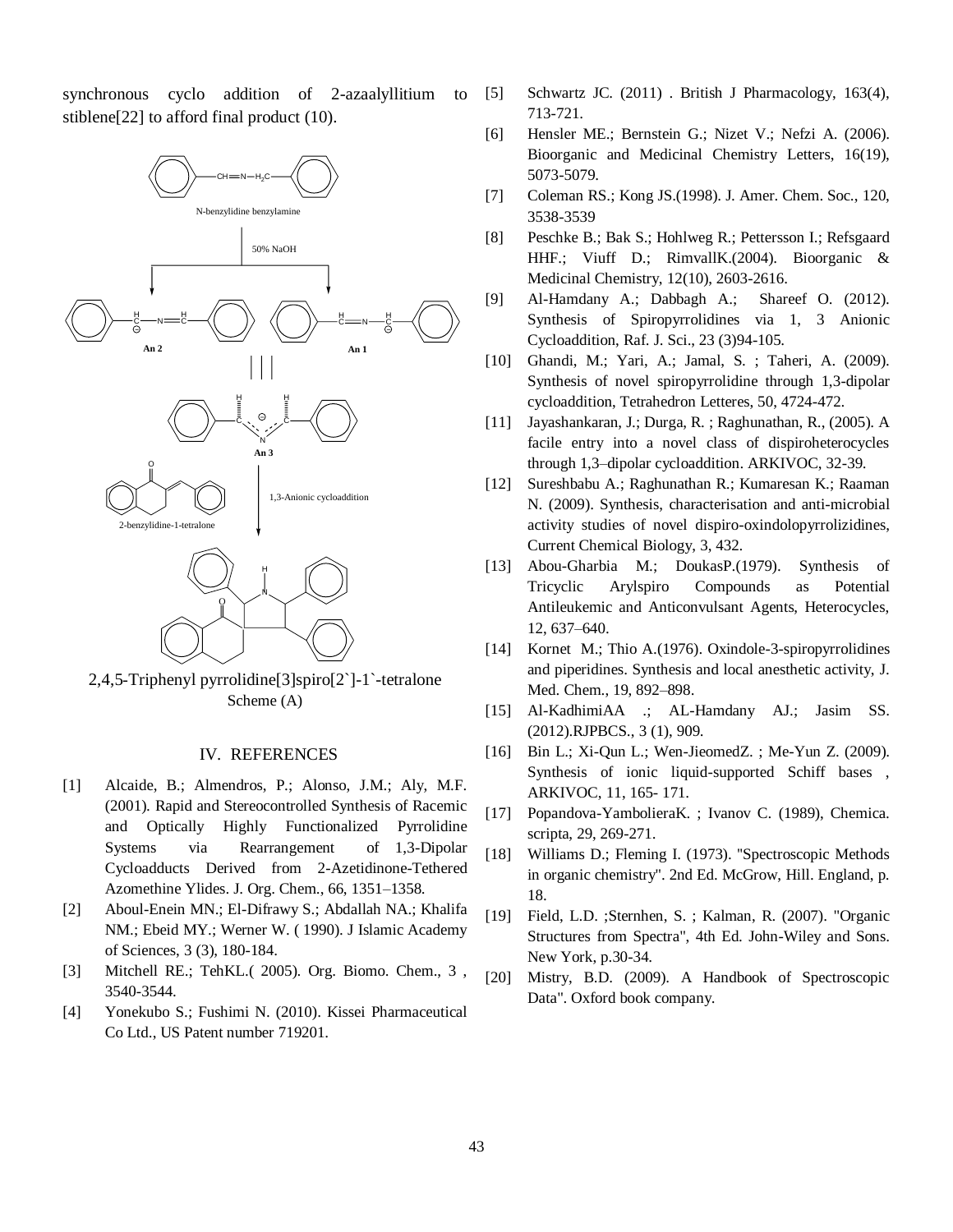- [21] Parich, V. (1974). "Absorption Spectroscopy of Organic Compounds". Addision-Wesley publishing company, Inc., p. 247-252, p. 51- 59, p. 60-64.
- [22] Kawffmann T., (1974). Angew. Chem. Internat. Ed., 13, 627.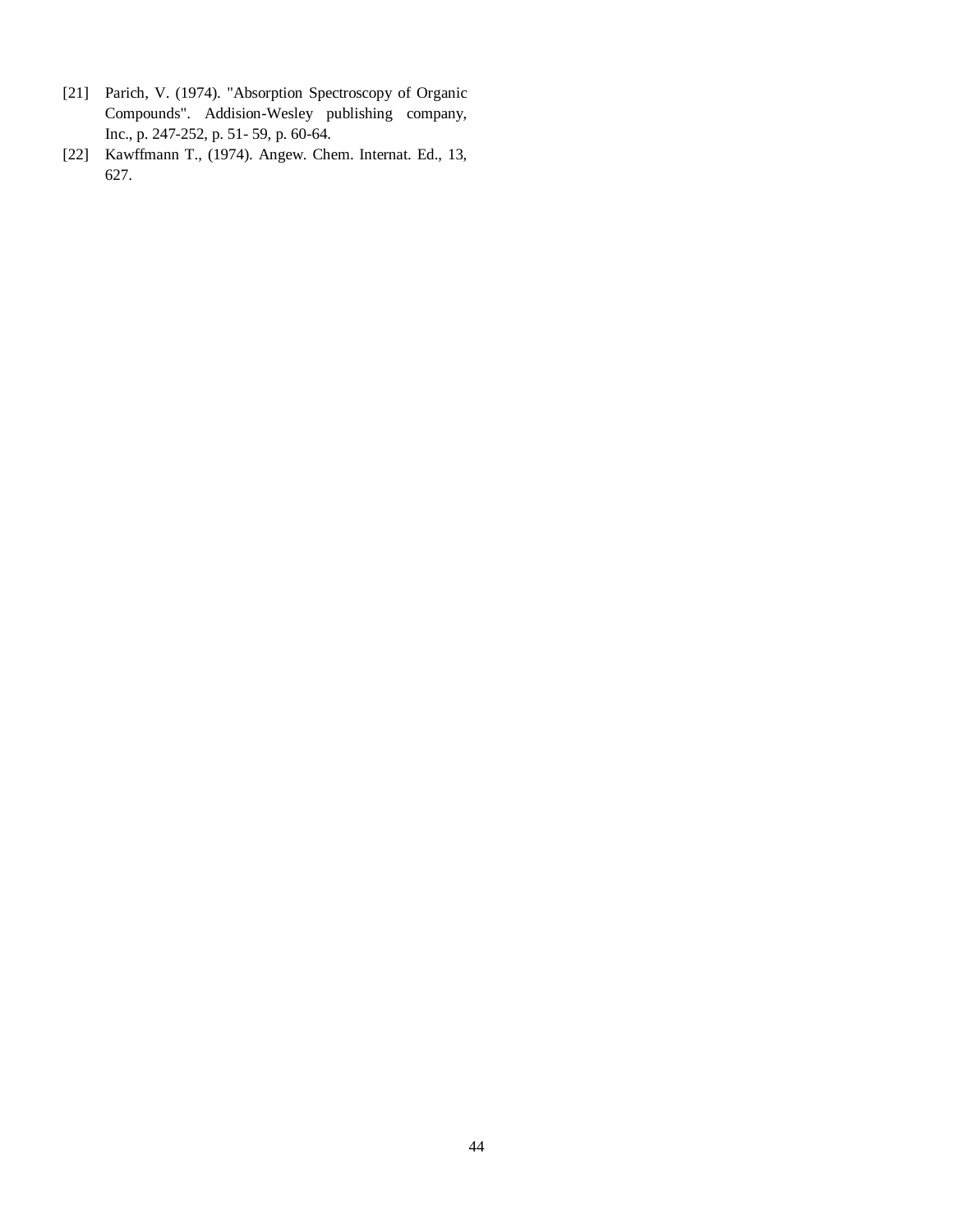# Table I Names, some physical properties and spectra data of 2-Arylidine -1-tetralone (1-4)



|                |                                                                      |         |                         |                                                      | U.V.    | FTIR (KBr) $\Box$ cm <sup>-1</sup> |      |      |  |
|----------------|----------------------------------------------------------------------|---------|-------------------------|------------------------------------------------------|---------|------------------------------------|------|------|--|
| Comp.<br>No.   | <b>Yield</b><br>m.p. $(^{\circ}C)$<br>X<br>Names of chlacones<br>(%) |         | CHCl <sub>3</sub><br>nm | $C=O$                                                | $C = C$ | $C = C$                            |      |      |  |
|                | H                                                                    | 106-107 | 84                      | 2-Benzylidine-1-tetralone                            | 304     | 1660                               | 1604 | 1589 |  |
| $\overline{2}$ | $2-C1$                                                               | 60      | 80                      | $2(o$ -Chlorobenzylidine)-1-<br>tetralone            | 286     | 1661                               | 1604 |      |  |
| 3              | $3,4-$<br>$O-CH2-O$                                                  | 126     | 78                      | $2-(3,4-dioxymethylene)$<br>benzylidine)-1-tetralone | 352     | 1661                               | 1602 | 1584 |  |
| 4              | $4-MeO$                                                              | 96      | 82                      | $2(p$ -Methoxybenzylidine)-1-<br>tetralone           | 340     | 1662                               | 1600 |      |  |

Table II Names and some physical properties of prepared Schiffbases (5-9)



| Comp.<br>No. | Name of Schiff bases                          | Y      | $\mathbf{b}.\mathbf{p}.\,(^0\mathbf{C})$ | Yield $(\% )$ | Colour      | U.V.<br>CHCl <sub>3</sub><br>nm | <b>FTIR</b><br>(KBr)<br>$v \, \text{cm}^{-1}$ |
|--------------|-----------------------------------------------|--------|------------------------------------------|---------------|-------------|---------------------------------|-----------------------------------------------|
| 5            | N-Benzylidine benzylamine                     | H      | 276                                      | 76            | Yellow      | 300                             | 1645                                          |
| 6            | $N$ - $(o$ -Chlorobenzylidine)<br>benzylamine | $2-C1$ |                                          | 72            | Colorless   | 298                             | 1655                                          |
| 7            | $N-(p-Bromobenzylidine)$<br>benzylamine       | $4-Br$ | 262                                      | 80            | Red         | 300                             | 1658                                          |
| 8            | $N-(p-Methoxybenzylidine)$<br>benzylamine     | 4-OMe  | <b>200</b>                               | 68            | Pale yellow | 302                             | 1653                                          |
| 9            | $N-(p$ -Chlorobenzylidine)<br>benzylamine     | $4-Cl$ | 122                                      | 83            | Yellow      | 301                             | 1658                                          |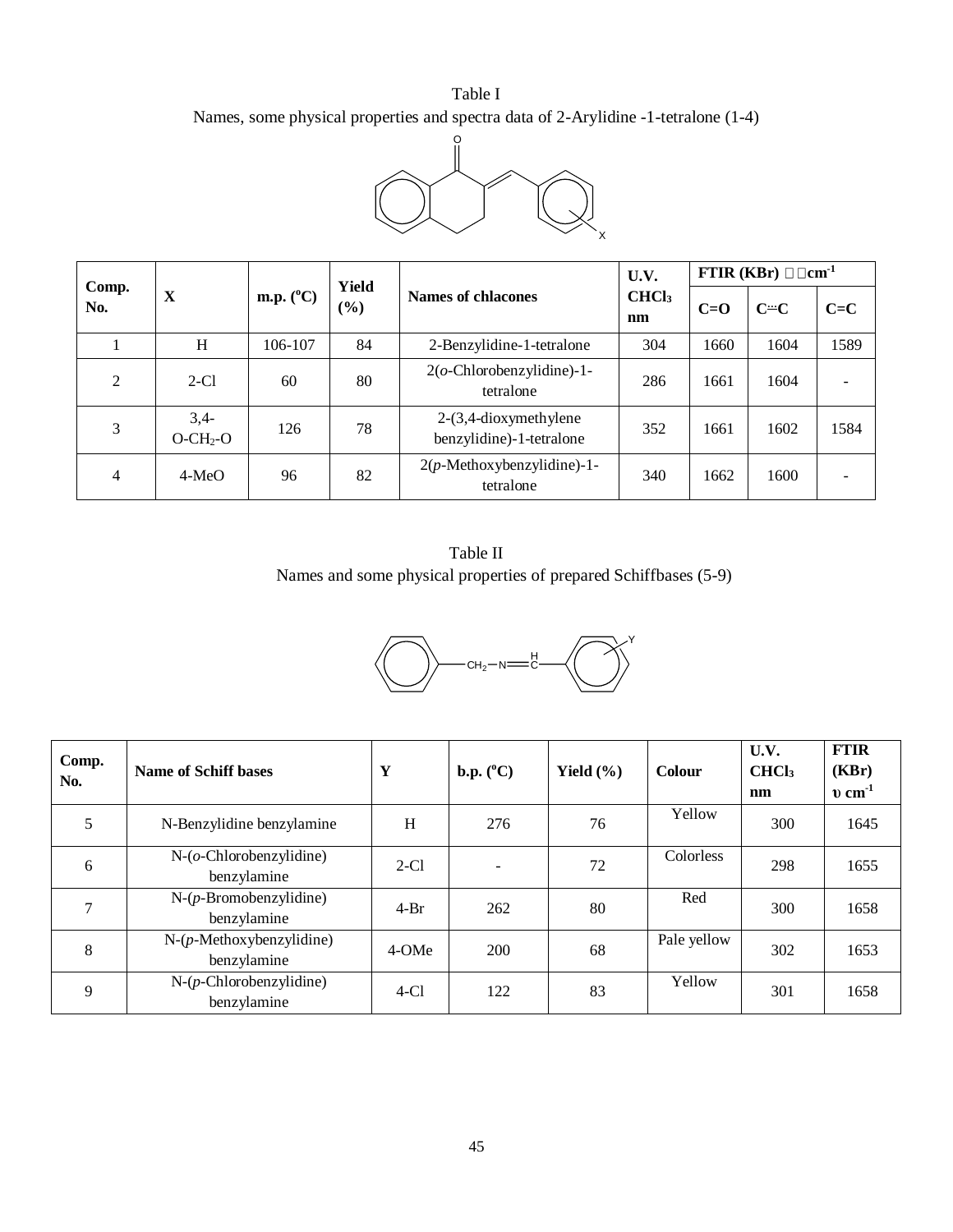# Table III Names and some physical properties and spectra data of spiro pyrrolidine (10-29)



| Comp. |                                    |             |                       |        |                                                                                                           | U.V.           | FTIR (KBr) $v \, cm^{-1}$ | $C = C$         |                |      |
|-------|------------------------------------|-------------|-----------------------|--------|-----------------------------------------------------------------------------------------------------------|----------------|---------------------------|-----------------|----------------|------|
| No.   | $\mathbf X$                        | $\mathbf Y$ | m.p.<br>$(^{\circ}C)$ | Yield% | Names of spiro pyrrolidines                                                                               | <b>CHCl3nm</b> | $C = O$                   | $N-H$<br>Stret. | $N-H$<br>Bend. | Arom |
| 10    | H                                  | H           | 140                   | 80     | 2,4,5-Triphenyl pyrrolidine<br>$[3]$ spiro $[2]$ -1`-tetralone                                            | 252            | 1670                      | 3339            | 1492           | 1598 |
| 11    | $\, {\rm H}$                       | $2-C1$      | 125                   | 77     | 2-(o-Chlorophenyl)-4,5-diphenyl<br>pyrrolidine[3]spiro-[2`]-1`-tetralone                                  | 250            | 1672                      | 3346            | 1488           | 1600 |
| 12    | H                                  | $4-Br$      | 75                    | 85     | $2-(p-Bromophenyl)$ )-4,5-diphenyl<br>pyrrolidine[3]spiro-[2`]-1`-tetralone                               | 258            | 1675                      | 3446            | 1488           | 1601 |
| 13    | H                                  | $4-$<br>OMe | 58                    | 69     | 2-(p-Methoxyphenyl) )-4,5-diphenyl<br>pyrrolidine[3]spiro-[2`]-1`-tetralone                               | 258            | 1671                      | 3324            | 1493           | 1601 |
| 14    | H                                  | $4-C1$      | 78                    | 75     | 2-(p-Chlorophenyl) )-4,5-diphenyl<br>pyrrolidine[3]spiro-[2`]-1`-tetralone                                | 252            | 1674                      | 3330            | 1490           | 1599 |
| 15    | $2-C1$                             | H           | 100                   | 74     | 2,5-Diphenyl-4-(o-chlorophenyl)<br>250<br>pyrrolidine [3]spiro[2`]-1`-tetralone                           |                | 1670                      | 3443            | 1492           | 1598 |
| 16    | $2-C1$                             | $2-C1$      | 104                   | 78     | 2,4-Di(o-chlorophenyl)-5-phenyl<br>pyrrolidine [3]spiro[2`]-1`-tetralone                                  | 248            | 1667                      | 3323            | 1488           | 1598 |
| 17    | $2-C1$                             | $4-Br$      | 112                   | 88     | 2-(p-Bromophenyl)-4-(o-<br>chlorophenyl)-5-phenyl<br>pyrrolidine[3]spiro[2`]-1`-tetralone                 | 244            | 1673                      | 3320            | 1485           | 1599 |
| 18    | $2-C1$                             | $4-$<br>OMe | 106                   | 82     | 2-(p-Methoxyphenyl)-4-(o-<br>chlorophenyl)-5-phenyl pyrrolidine<br>$[3]$ spiro $[2]$ -1`-tetralone        | 250            | 1670                      | 3320            | 1489           | 1598 |
| 19    | $2-C1$                             | $4-Cl$      | 115                   | 80     | $2-(p-chlorophenyl)-4-(o-$<br>chlorophenyl)-5-phenyl pyrrolidine<br>$[3]$ spiro $[2]$ -1`-tetralone       | 254            | 1671                      | 3326            | 1486           | 1599 |
| 20    | $3,4-$<br>$O-CH2$ -<br>$\Omega$    | H           | 65                    | 78     | 2,5-Diphenyl-4-(3,4-dioxymethylene<br>phenyl) pyrrolidine[3]spiro[2`]-1`-<br>tetralone                    | 248            | 1671                      | 3442            | 1488           | 1600 |
| 21    | $3,4-$<br>$O-CH2$ -<br>$\mathbf O$ | $2-C1$      | 62                    | 66     | $2-(o-Chlorophenyl) -4-(3,4-$<br>dioxymethylene phenyl)-5-phenyl<br>pyrrolidine [3]spiro[2`]-1`-tetralone | 246            | 1672                      | 3443            | 1488           | 1599 |
| 22    | $\overline{3,4}$                   | $4-Br$      | $70\,$                | 78     | 2-(p-Bromophenyl) -4-(3,4-                                                                                | 244            | 1674                      | 3334            | 1487           | 1599 |